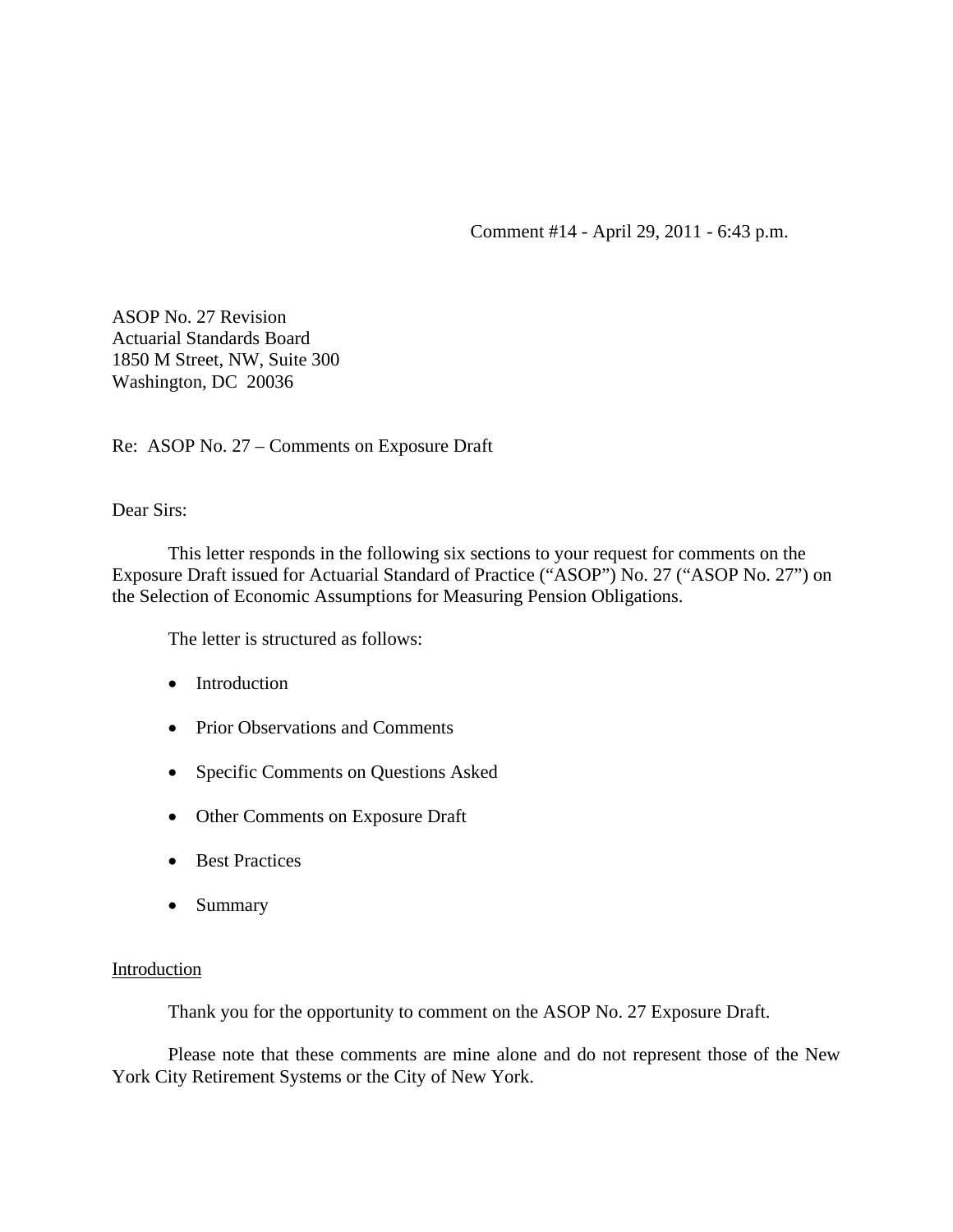ASOP No. 27 Revision Page 2 Response by Robert C. North, Jr. April 29, 2011

#### Prior Observations and Comments

I have previously given thought to the issues of ASOP No. 27 and refer you to my Discussion of the paper entitled "A Reevaluation of ASOP 27, Post-Enron: Is It an Adequate Standard of Professionalism?" by Mr. Frank Todisco that was published in the January 2005 edition of the Society of Actuaries' Pension Forum. The January 2005 Pension Forum can be found at [http://www.soa.org/library/newsletters/the-pension-forum/2005/january/pfn0501.pdf.](http://www.soa.org/library/newsletters/the-pension-forum/2005/january/pfn0501.pdf)

In that Discussion I recommended that ASOP No. 27 be revised to clearly allow for the use of the principles of financial economics in setting economic assumptions. I also suggested that there be a tightening of the best-estimate range and expanded requirements for disclosure.

 Thereafter, in a letter dated August 1, 2008, I responded to the ASOP No. 27 Request for Comments with some of the following observations:

- Since the publication of the January 2005 Pension Forum, my thinking on the development and presentation of actuarial information had further evolved.
- In particular, I had come to believe that the actuarial profession needs to revise its core terminology and the foundational concepts on which it develops and selects economic assumptions for measuring pension obligations. For example:
	- o In the context of valuing cash flows, the concepts of financial economics should be observed and the word "liability" should used only when its measurement is determined using assumptions consistent with the marketplace.
	- o Consistent with this idea, actuaries who prepare pension "liabilities" should do so using only the "observed" market-place discount rates. Such discount rates should reflect the market environment and the risks inherent in the cash flows being discounted.
	- o Actuaries should be required to reference any calculation made on other than a market-consistent basis as an "actuarial present value" (or some other term) that does not conflict with market-consistent terminology.
- Note: That being said, I do believe that there are still situations for which actuaries could use actuarial assumptions that are based on "expected rates of return on investments". However, if used, I believe that such assumptions should clearly be noted as such, that such assumptions are inconsistent with economic realities and fail to address economic risks and that their use should not be considered as producing a "liability".

Along these lines, I also believe that it would be acceptable to allow actuaries to continue utilizing economic assumptions developed consistent with current ASOP No. 27 provisions in conjunction with other Traditional Actuarial Practices ("TAP"). However, if so used, I believe actuaries should be required to disclose the economic risk implications that such analyses do not currently reflect.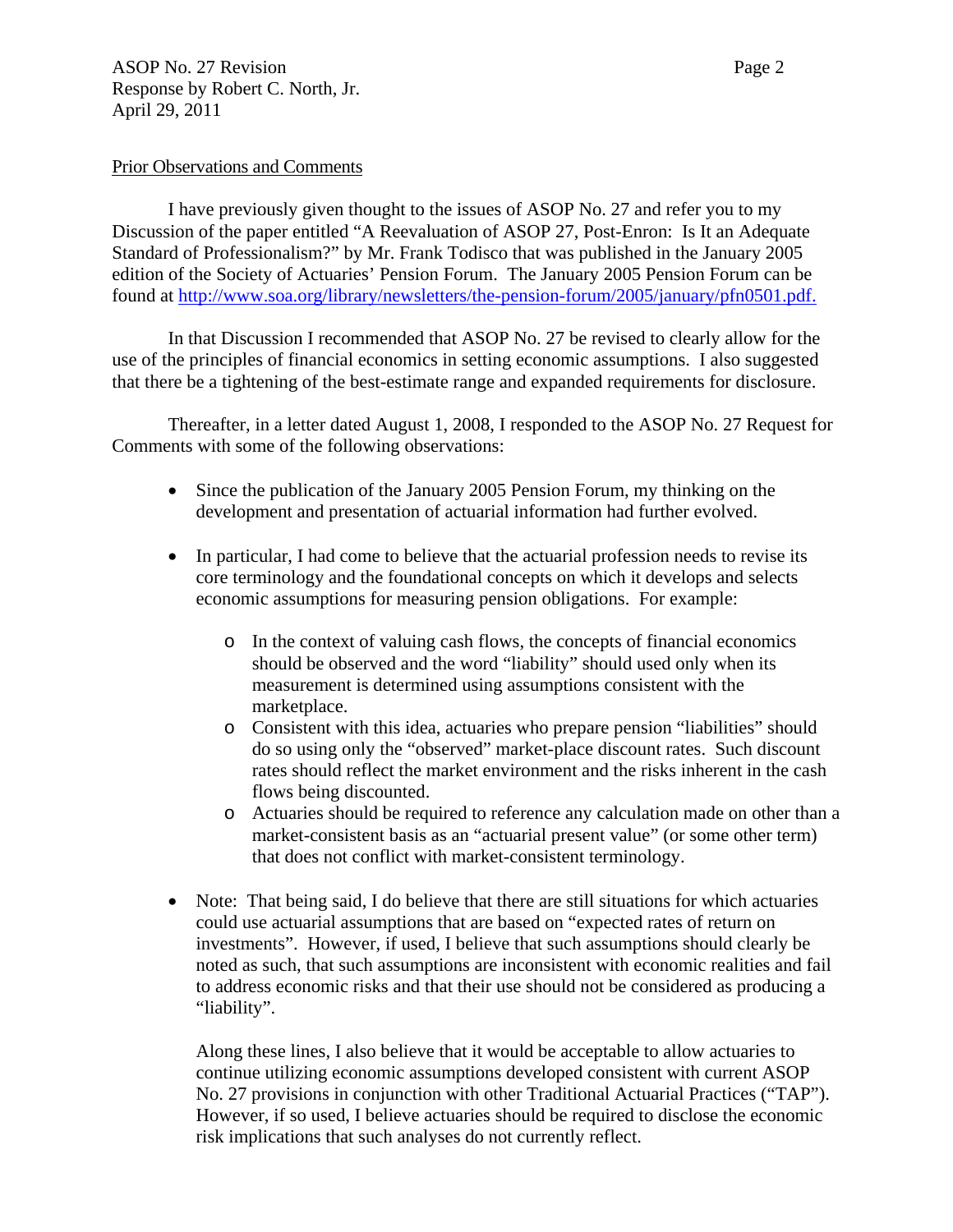#### Specific Comments on Questions Asked

Following are specific observations on the questions set forth in the ASOP No. 27 Exposure Draft:

1. Is the language in section 3.1 of ASOP No. 27, indicating that assumptions can be based either on the actuary's estimate of future experience or on the actuary's observation of the estimates inherent in financial market data, clear? *Yes.* 

Do you agree that either approach produces a reasonable assumption? *Given the guidance that assumptions can be made for different purposes, and if the approach is consistent with the purpose, then either approach could produce a reasonable assumption. As noted earlier in the letter, however, I am uncomfortable with the use of estimates of future experience (i.e. expected rates of return) unless accompanied by adequate discussion of the risks around the expected returns. Note: Discussion of risks should accompany any economic assumption choice.* 

If not, what change do you suggest? *NA* 

2. Section 3 clarifies that there is no explicit link between an investment return assumption and discount rate. Does this create challenges for any existing actuarial processes? *No.* 

If so, please provide a description of the actuarial practice and how the new standard creates a problem. *NA*

Is the removal of the material in section 3.6.2 of the current standard, which addresses the building-block method and the cash flow matching method, appropriate? *If the ASB wishes to provide illustrations of practice within an ASOP, then it should not be removed. If the philosophy of the ASB is to set forth the ASOP and leave training elsewhere, then removal makes sense. I am indifferent but would encourage the ASB to be consistent across all ASOPs.* 

Are the examples in section 3.7 of ASOP No. 27 sufficient to communicate the various purposes for which actuaries may need to choose a discount rate? *The examples are excellent, especially the apparent recognition in Section 3.7.d that pricing (as opposed to employer contribution determination and budgeting) may be better done using marketrelated discount rates.* 

3. Do you agree that a reasonability standard is an appropriate way to set economic assumptions? *Yes.* 

If not, why not? *NA*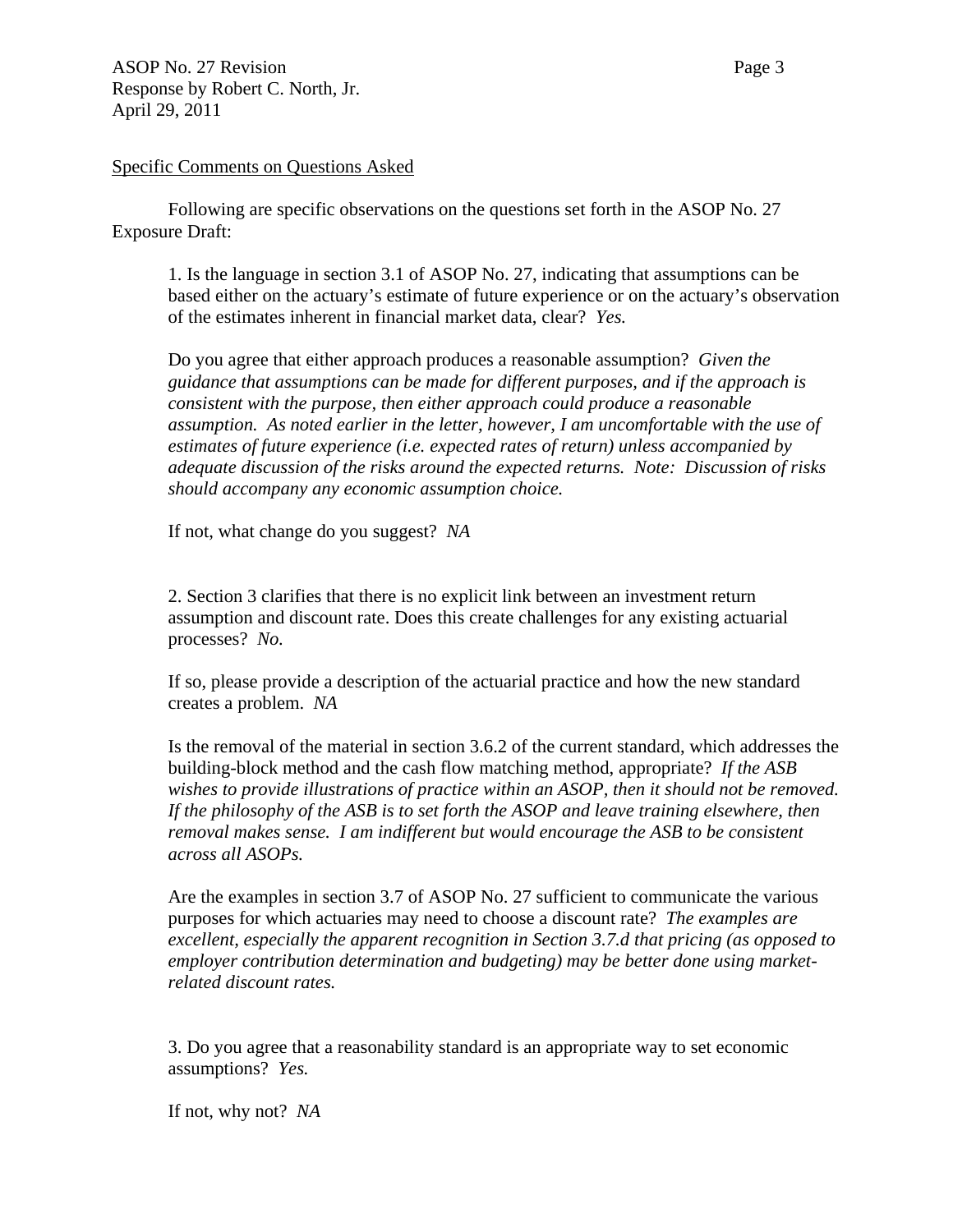4. Do you agree that the guidance on arithmetic and geometric returns is appropriate? *I believe the understanding of the differences should be a prerequisite for anyone claiming to practice actuarial science. That said, I believe having the guidance in the ASOP is useful, especially when non-actuaries choose to read an ASOP.* 

Should the consequences of the use of geometric or arithmetic returns be disclosed? *Only at the discretion of the actuary, as he believes appropriate to the communication and in accordance with his professional judgment.* 

5. Do you agree the guidance in section 3.6.3(d) regarding active investment management is appropriate? *Yes.* 

6. Is the guidance in section 3.15.6 on the use of expert advice clear and sufficient? *As I read the words technically, they look fine. However, when I read the entire Section 3.15.6, I come away with a discomfort that "selection or advise must reflect the actuary's professional judgment" may look like the selection or advise is not the actuary's but the other experts, and is only being endorsed by the actuary. I would like it to be clearer that actuaries are really doing the selecting and advising, not just endorsing others.* 

7. Do you agree that it may be appropriate for the actuary to include conservatism in his or her assumptions? *Yes, but this may be something that calls for a much wider-ranging discussion of risks, the primary reason for conservatism.* 

Are the disclosure requirements for a conservative assumption sufficient? *I think so, but am still concerned about overall risk disclosure, where and how much.* 

8. Do you agree it is appropriate to require the actuary to provide rationale for assumptions or changes in assumptions? *Yes, but not to the extent of excess or precision.* 

If so, do you agree that the proposed changes represent the appropriate approach? *Yes.* 

# Other Comments on Exposure Draft

 In addition to responses to the questions posed in the Exposure Draft, I would like to make the following, additional, technical comments:

> • Section 1.2 references that ASOP No. 27 defers to ASOP No. 4. This may be part of a greater review and organization of the ASOPs but I would generally like to believe that ASOP No. 27 would be considered primary on any issues related to the selection of economic assumptions and keep ASOP No. 4 as a coordinating ASOP.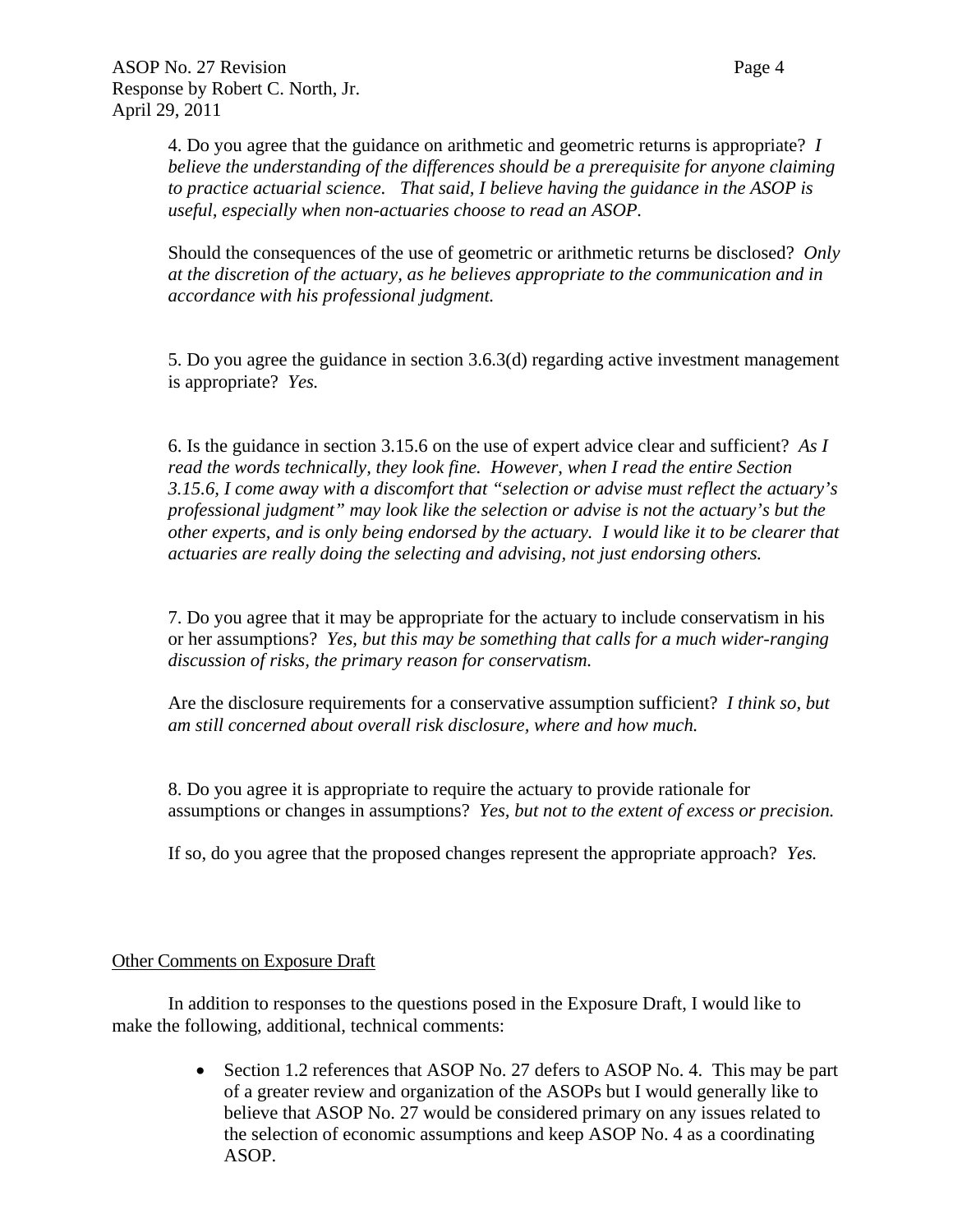- Section 3.6.3.e seems to suggest that Investment Expenses must (the actual wording is "may" but no alternatives are suggested) be taken as a reduction in the investment return assumption. I currently use explicit recognition of expenses (i.e. repay Investment Expenses in the second year following incurrence, with interest) and would like to believe this practice would be permitted.
- Section 3.8.3 might benefit from adding a Subsection d. referencing consideration of issues such as extra salary increases during the final years of employment (a.k.a. "spiking") and any other issues that could impact the proper evaluation of pension obligations.

In addition, although I understand the reasoning behind the Pension Committee of the ASB choosing to issue ASOP No. 27 before completing its review of ASOP No. 4, ASOP No. 35 a potential new ASOP on risk, I believe the interrelationships to be so great that they should be addressed in a fully comprehensive way and released concurrently. In particular, I would contend that there would be benefit to delaying the issuance of each of these ASOPs dealing with pension financing until the Pension Committee and the ASB have more fully reviewed, debated and determined the implications on all pension ASOPs of the real world of financial economics, market pricing and transparent reporting.

# Best Practices

I have always believed that actuaries should seek to use the best science and the best practices they can bring to bear on financial risk management problems.

This objective is supported by the goal set forth in the motto of the Society of Actuaries (i.e., "The work of science is to substitute facts for appearances and demonstrations for impressions").

Important questions have been raised about what is meant by actuarial science and the appropriateness of ASOP No. 27.

With respect to ASOP No. 27 specifically, I said in my August 1, 2008 comments that I believed the actuarial profession should seek to:

- Revise its terminology to be consistent with the financial community at large.
- Embrace the principles of financial economics and allow for the development and selection of assumptions for measuring pension obligations based on marketrelated language and theories.
- Require greater disclosure of risks when providing financial information.

I believe the Pension Committee has taken a significant first step towards the latter two comments and, I hope, will be able to move further over time and in conjunction with update of ASOP No. 4, ASOP No. 35 and the proposed ASOP on risk.